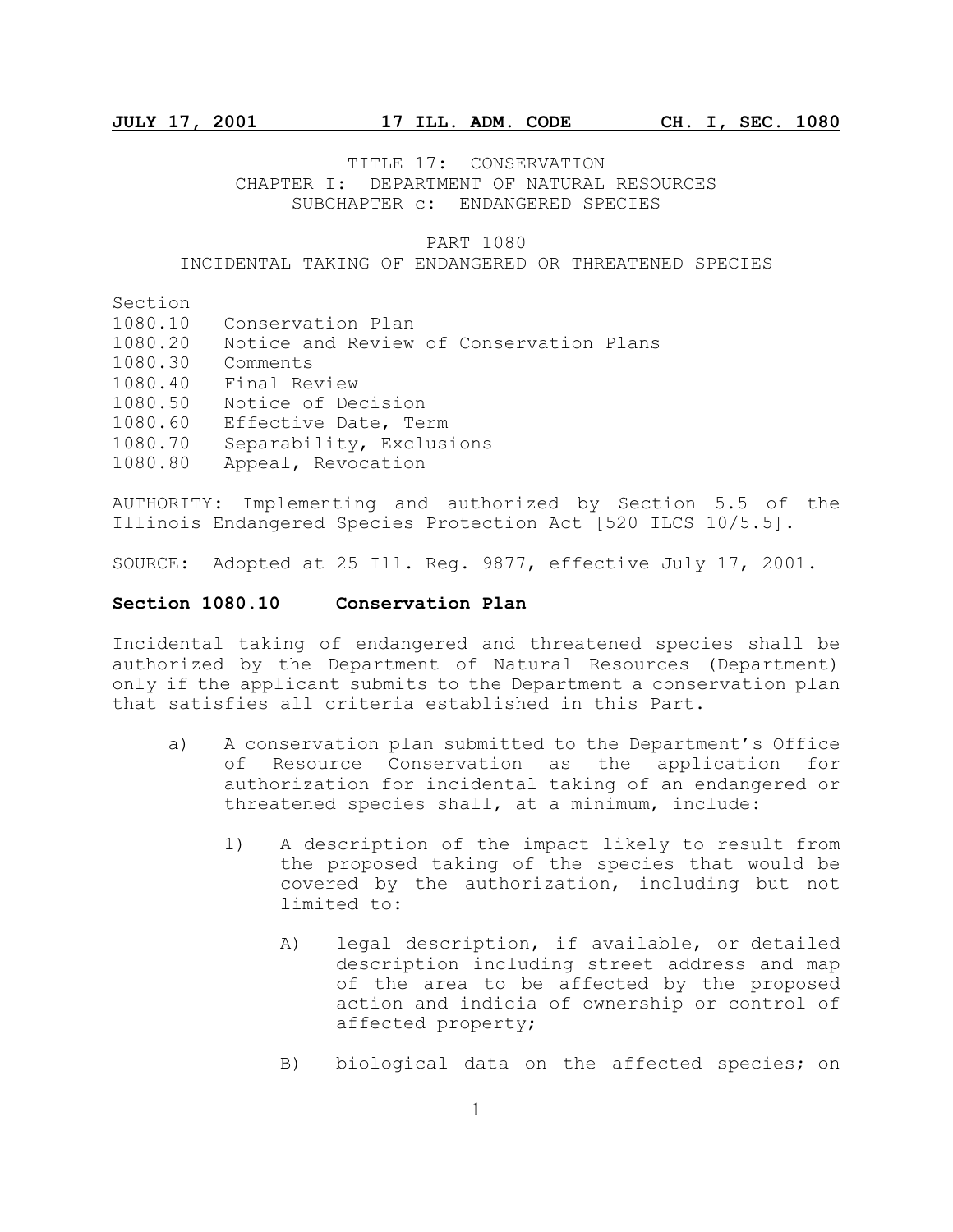request of the applicant, the Department shall provide biological data in the Department's possession on the affected species;

- C) description of the activities that will result in taking of an endangered or threatened species; and
- D) explanation of the anticipated adverse effects on listed species.
- 2) Measures the applicant will take to minimize and mitigate that impact and the funding that will be available to undertake those measures, including, but not limited to:
	- A) plans to minimize the area affected by the proposed action, the estimated number of individuals of an endangered or threatened species that will be taken and the amount of habitat affected;
	- B) plans for management of the area affected by the proposed action that will enable continued use of the area by endangered or threatened species;
	- C) description of all measures to be implemented to minimize or mitigate the effects of the proposed action on endangered or threatened species;
	- D) plans for monitoring the effects of measures implemented to minimize or mitigate the effects of the proposed action on endangered or threatened species;
	- E) adaptive management practices that will be used to deal with changed or unforeseen circumstances that affect the effectiveness of measures instituted to minimize or mitigate the effects of the proposed action on endangered or threatened species; and
	- F) verification that adequate funding exists to support and implement all mitigation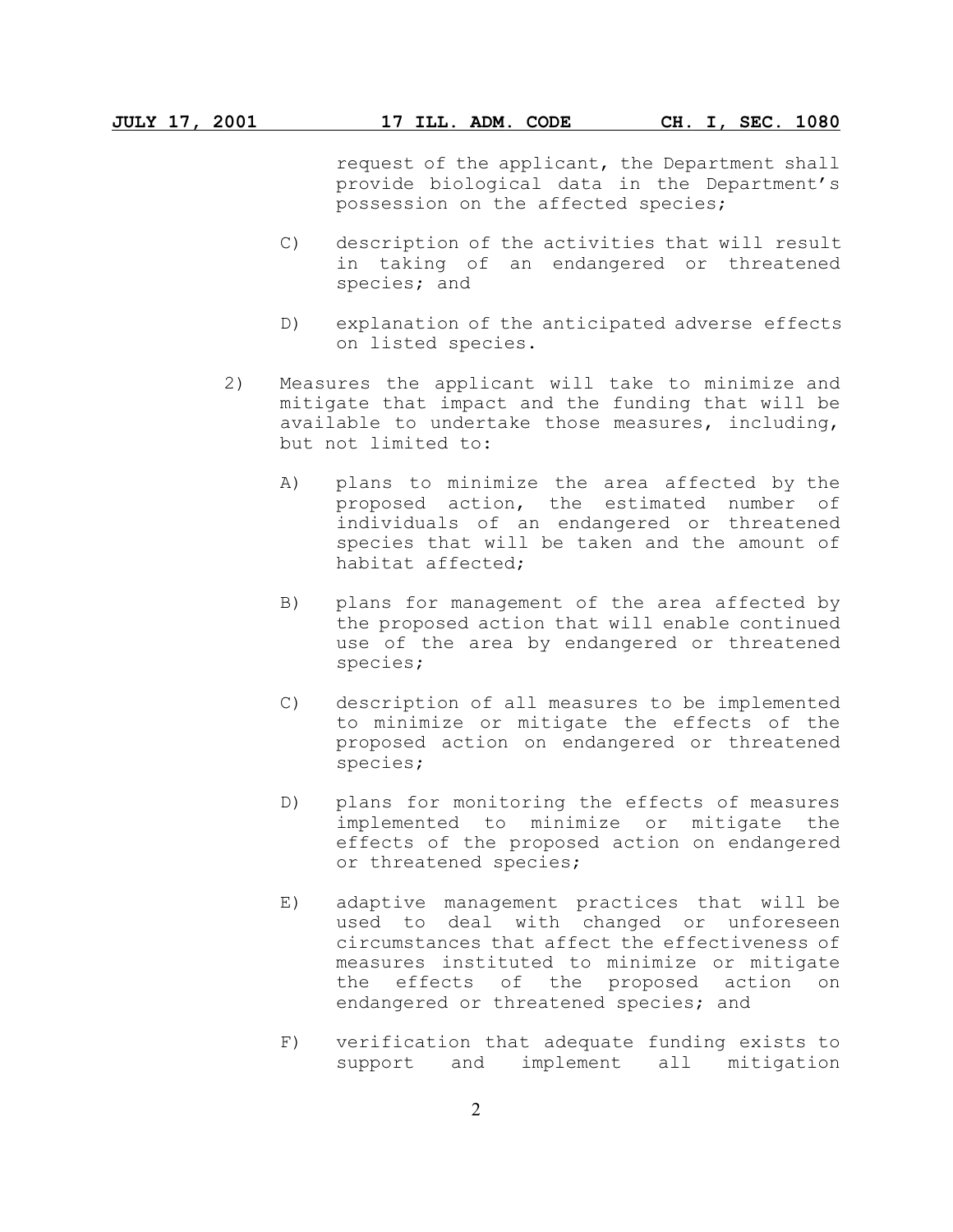activities described in the conservation plan. This may be in the form of bonds, certificates of insurance, escrow accounts or other financial instruments adequate to carry out all aspects of the conservation plan.

- 3) A description of alternative actions the applicant considered that would not result in take, and the reasons that each of those alternatives was not selected. A "no-action" alternative shall be included in this description of alternatives.
- 4) Data and information to indicate that the proposed taking will not reduce the likelihood of the survival of the endangered or threatened species in the wild within the State of Illinois, the biotic community of which the species is a part or the habitat essential to the species existence in Illinois.
- 5) An implementing agreement, which shall include, but not be limited to:
	- A) the names and signatures of all participants in the execution of the conservation plan;
	- B) the obligations and responsibilities of each of the identified participants with schedules and deadlines for completion of activities included in the conservation plan and a schedule for preparation of progress reports to be provided to the Department;
	- C) certification that each participant in the execution of the conservation plan has the legal authority to carry out their respective obligations and responsibilities under the conservation plan;
	- D) assurance of compliance with all other federal, State and local regulations pertinent to the proposed action and to execution of the conservation plan; and
	- E) copies of any final federal authorizations for a taking already issued to the applicant, if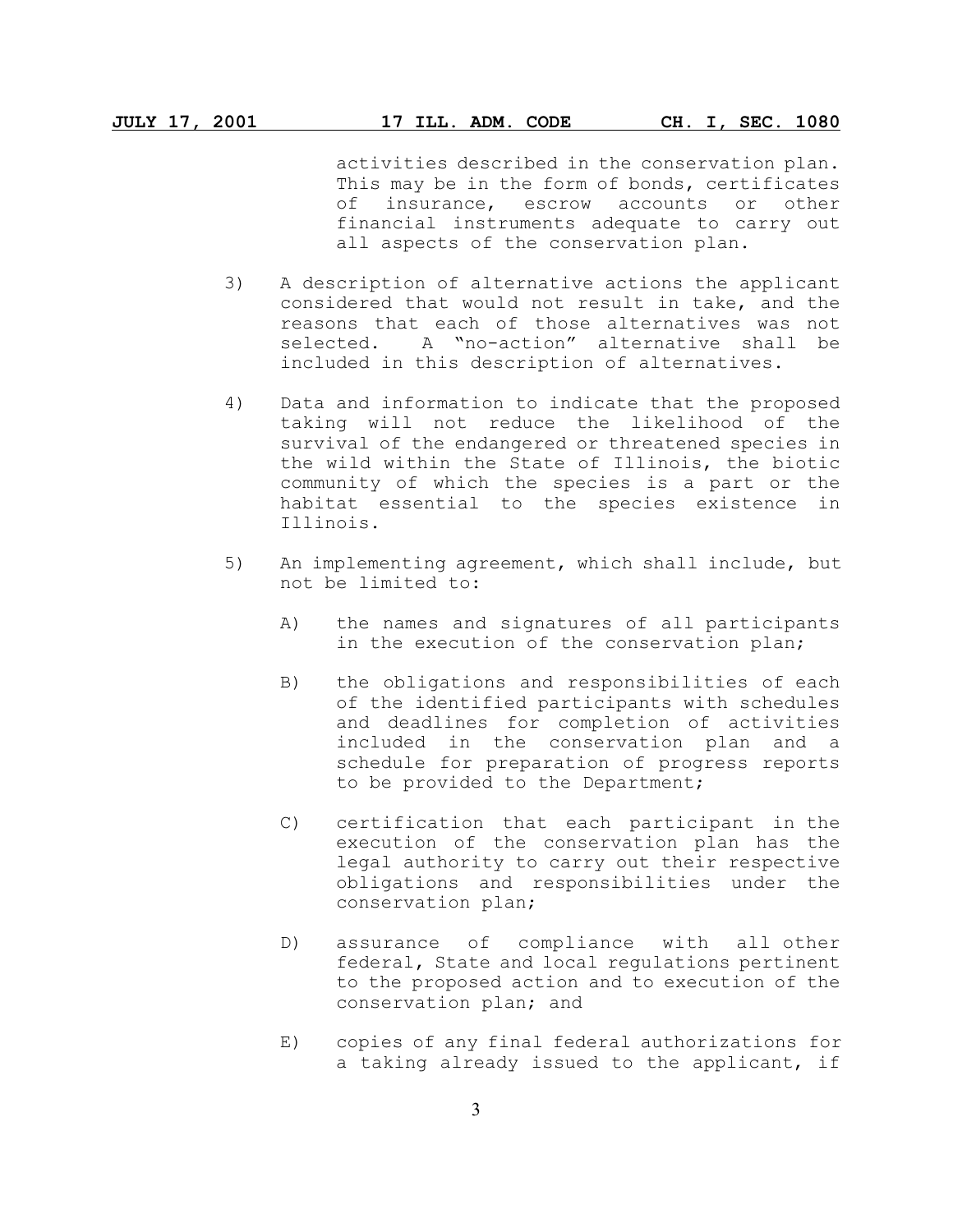any.

- b) The Department, after review and public comment, may require additional measures as necessary or appropriate to the success of the conservation plan. Requirements for additional measures shall be based on the life history needs of the species involved.
- c) A Habitat Conservation Plan approved by the U.S. Fish and Wildlife Service pursuant to Section 10 of the Endangered Species Act of 1973 [26 USC 1539], and amendments thereto, may be submitted in lieu of the conservation plan described in this Section.
- d) Authorization to take an endangered or threatened species under the terms of a biological opinion issued by the U.S. Fish and Wildlife Service pursuant to Section 7 of the Endangered Species Act of 1973 [26 USC 1536], and amendments thereto, or regulations implementing Section 7 [50 CFR 402] may be submitted in lieu of the conservation plan described in this Section.

### **Section 1080.20 Notice and Review of Conservation Plans**

- a) After receipt of a conservation plan, the Department shall, within 30 days, review the conservation plan to determine if all required information has been provided by the applicant and:
	- 1) acknowledge receipt of the complete conservation plan in writing; or
	- 2) notify the applicant in writing of any deficiencies in the conservation plan and provide the applicant an opportunity to supply additional information to the Department. Any late-breaking or additional information will be considered part of the conservation plan for purposes of this Part.
- b) When the applicant is notified by the Department that the conservation plan is complete as defined in this Part, the applicant shall place a notice in a local newspaper of general circulation in the locality of the proposed action at least once a week for 3 consecutive weeks. At least 14 days shall elapse between the first and last publications of the notice. The notice shall also be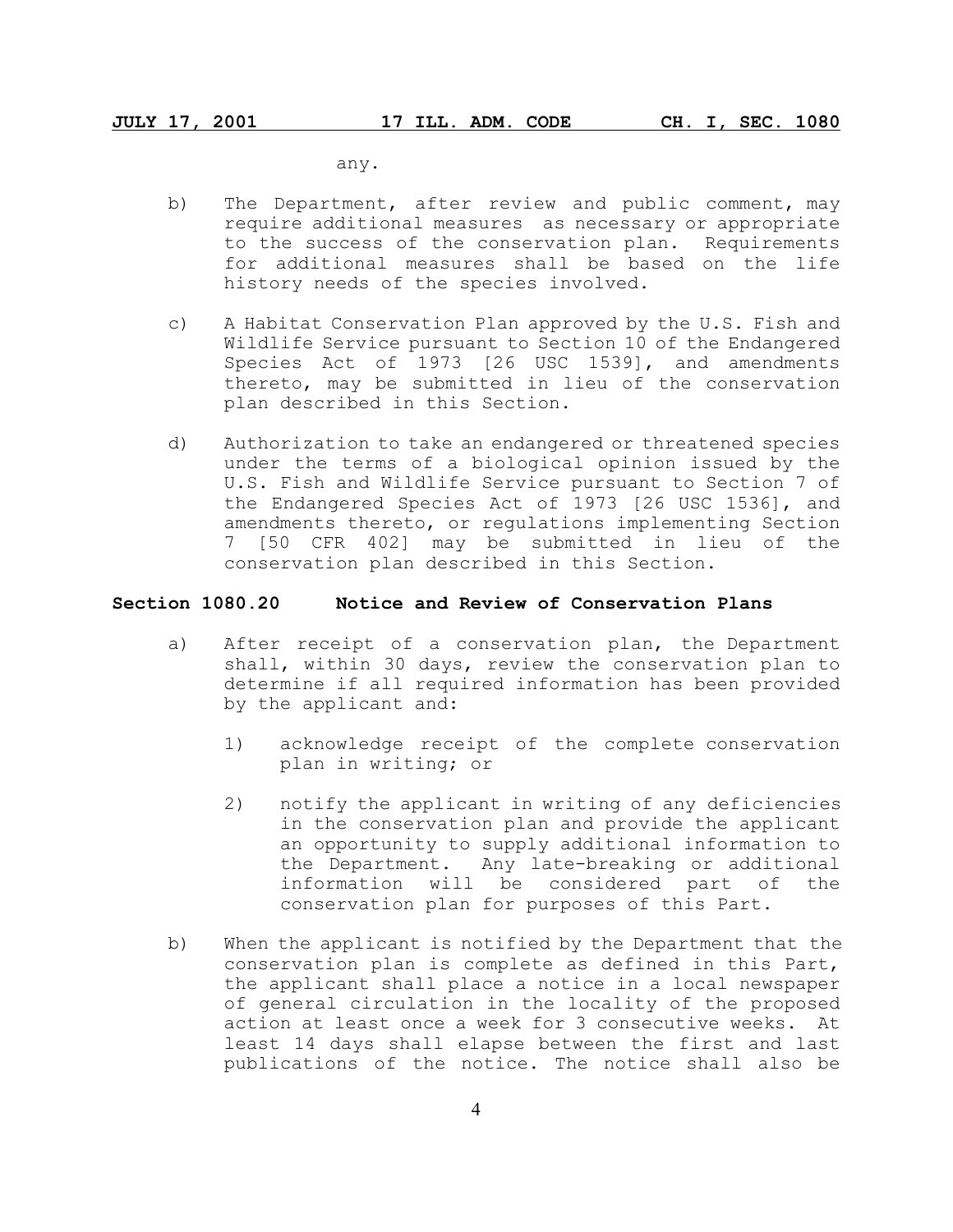## **JULY 17, 2001 17 ILL. ADM. CODE CH. I, SEC. 1080**

published one time in the official State newspaper, concurrent with the first publication in a local newspaper of general circulation. A copy of the notice as it will appear in the newspaper shall be submitted to the Department for approval before the first publication. The notice shall include, at a minimum, the following:

- 1) the name and mailing address of the applicant;
- 2) a map or description that clearly shows or describes the precise location and boundaries of both the area to be affected by the proposed project and any areas to be affected by provisions of the conservation plan and is sufficient to enable local residents to readily identify the subject areas. It must include towns, bodies of water, local landmarks, or any other information that would identify the subject areas. If a map is used, it shall indicate the north direction;
- 3) a summary of the incidental taking for which authorization is being requested;
- 4) a summary of the measures that will be instituted to minimize and mitigate the effects of the proposed incidental taking;
- 5) the location where a copy of the conservation plan is available for inspection;
- 6) the street and e-mail address of the office of the Department to which comments on the conservation plan may be submitted; and
- 7) the closing date for receipt of written comments on the conservation plan.
- c) The applicant shall:
	- 1) provide copies of the conservation plan to be available for review at the nearest public library in the county or counties in which the proposed action will occur. Copies distributed for public review shall not include any trade secrets as defined by the Illinois Trade Secrets Act [765 ILCS  $1065/2$  (d) ]; and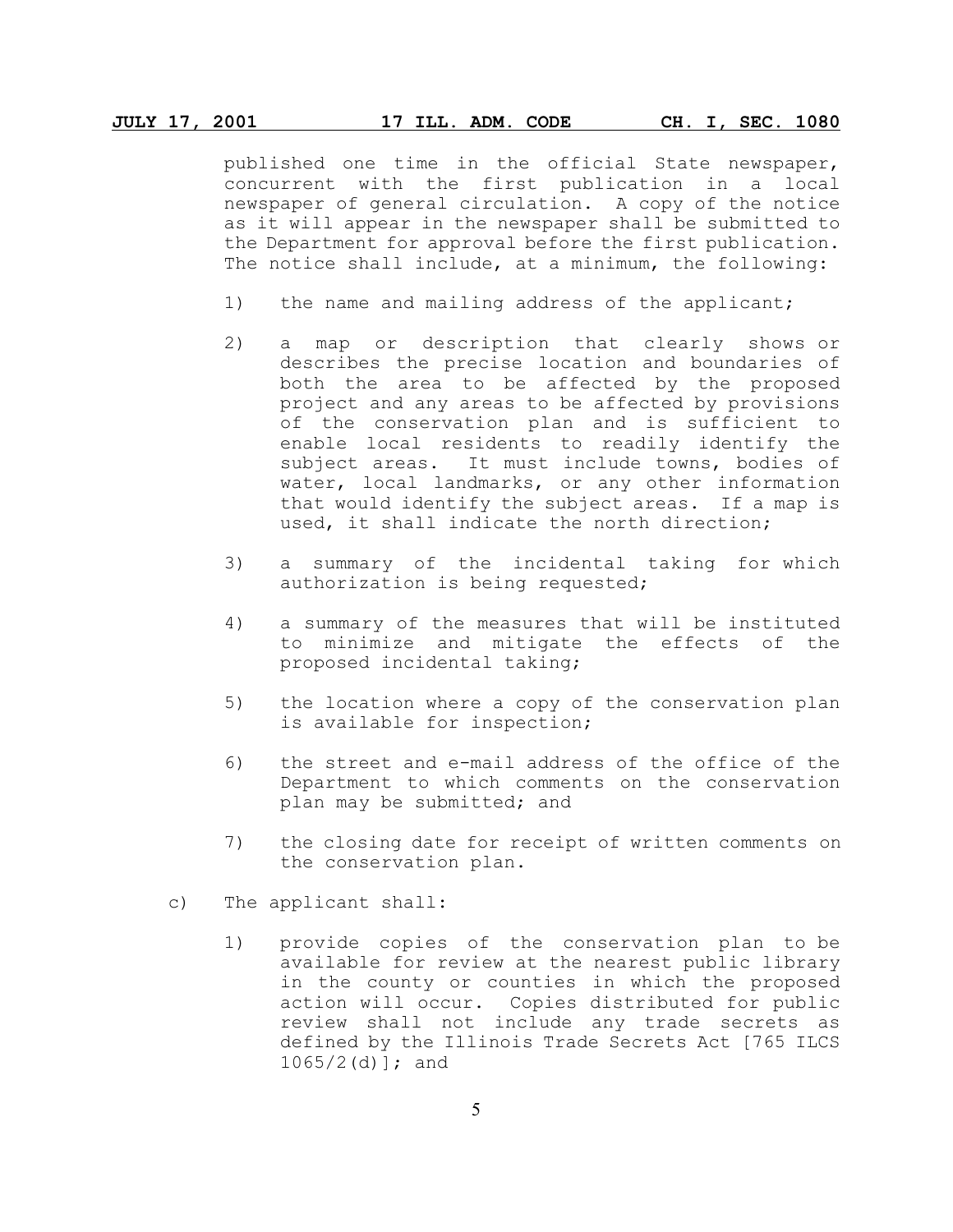- 2) provide copies of the conservation plan to the Executive Director of the Illinois Endangered Species Protection Board (Board).
- d) After the applicant's public notice is approved by the Department, the Department shall provide notice of the receipt of the conservation plan to any person who has requested notice. The Department shall maintain a permanent list of those persons or organizations that wish to be notified of all conservation plans it receives.

## **Section 1080.30 Comments**

Written comments on a conservation plan may be submitted to the Department by any person within 30 days after the last publication of the notice required by Section 1080.20(b). Comments will be accepted by electronic mail upon confirmation of authorship. The Department shall, upon receipt of written comments, transmit a copy of the comments to the applicant. The applicant shall evaluate the public comments received from the Department and shall submit an analysis of the comments no later than 10 days after the close of the public comment period. The analysis shall include a list of all persons or organizations making comment; a list of the criticisms, suggestions and comments raised; and the applicant's analysis of each criticism, suggestion or comment. The analysis shall also include a description of any revision to the Conservation Plan that the applicant is making in response to public comment. The comments and the applicant's analysis may be used by the Department pursuant to Section 1080.30 to support any additional measures that may be necessary or appropriate to assure the success of the Conservation Plan.

# **Section 1080.40 Final Review**

a) The Department's Office of Resource Conservation shall coordinate and perform the review of the conservation plan and issue the incidental take authorization pursuant to this Part. The Department shall complete its review of the conservation plan within 120 days after the first publication of the notice required in Section 1080.20(b). After reviewing the conservation plan, the Department may authorize the incidental taking if the Department finds that the taking will meet all of the following requirements: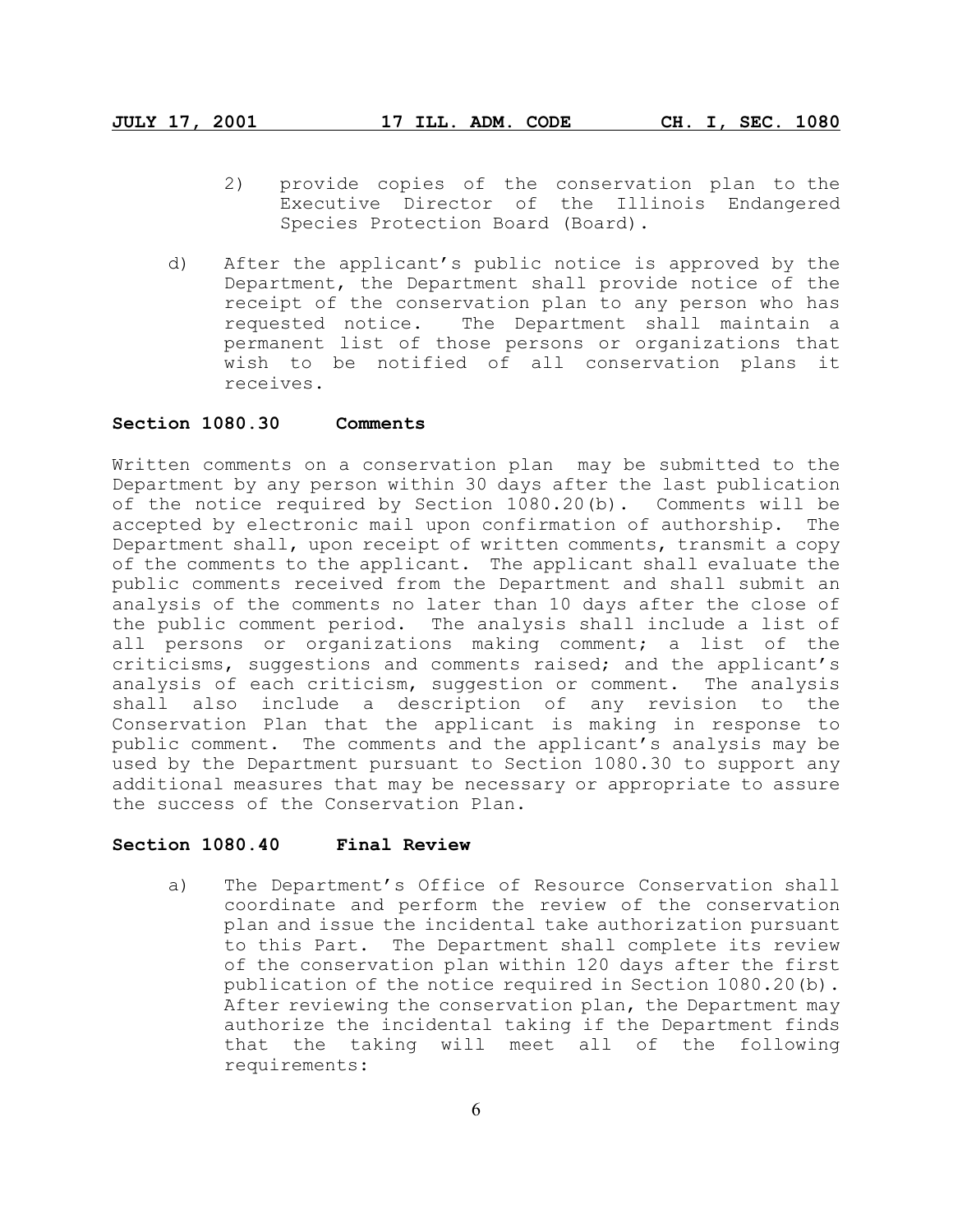- 1) the taking will not be the purpose of, but will be only incidental to, the carrying out of an otherwise lawful activity;
- 2) the parties to the conservation plan will, to the maximum extent practicable, minimize and mitigate the impact caused by the taking;
- 3) the parties to the conservation plan will ensure that adequate funding for the conservation plan will be provided as described in Section  $1080.10(a)(2)(F);$
- 4) based on the best available scientific data, the Department has determined that the taking will not reduce the likelihood of the survival of the endangered species or threatened species in the wild within the State of Illinois, the biotic community of which the species is a part, or the habitat essential to the species' existence in Illinois;
- 5) any additional measures, based upon the life history needs of the species involved, that the Department may require as necessary or appropriate for the purposes of the conservation plan will be performed;
- 6) the public has received notice of the availability of the conservation plan and has had the opportunity to comment before the Department made any decision regarding the authorization of incidental take; and
- 7) the Department has sought the advice of the Board and provided written response to any Board comments regarding the issuance of authorization for incidental taking and on the terms of any authorization to be issued.
- b) If the Department finds that the conservation plan does not meet the above requirements, the Department may require that a party to the conservation plan make additional assurances or agree to additional terms and conditions that the Department finds necessary to assure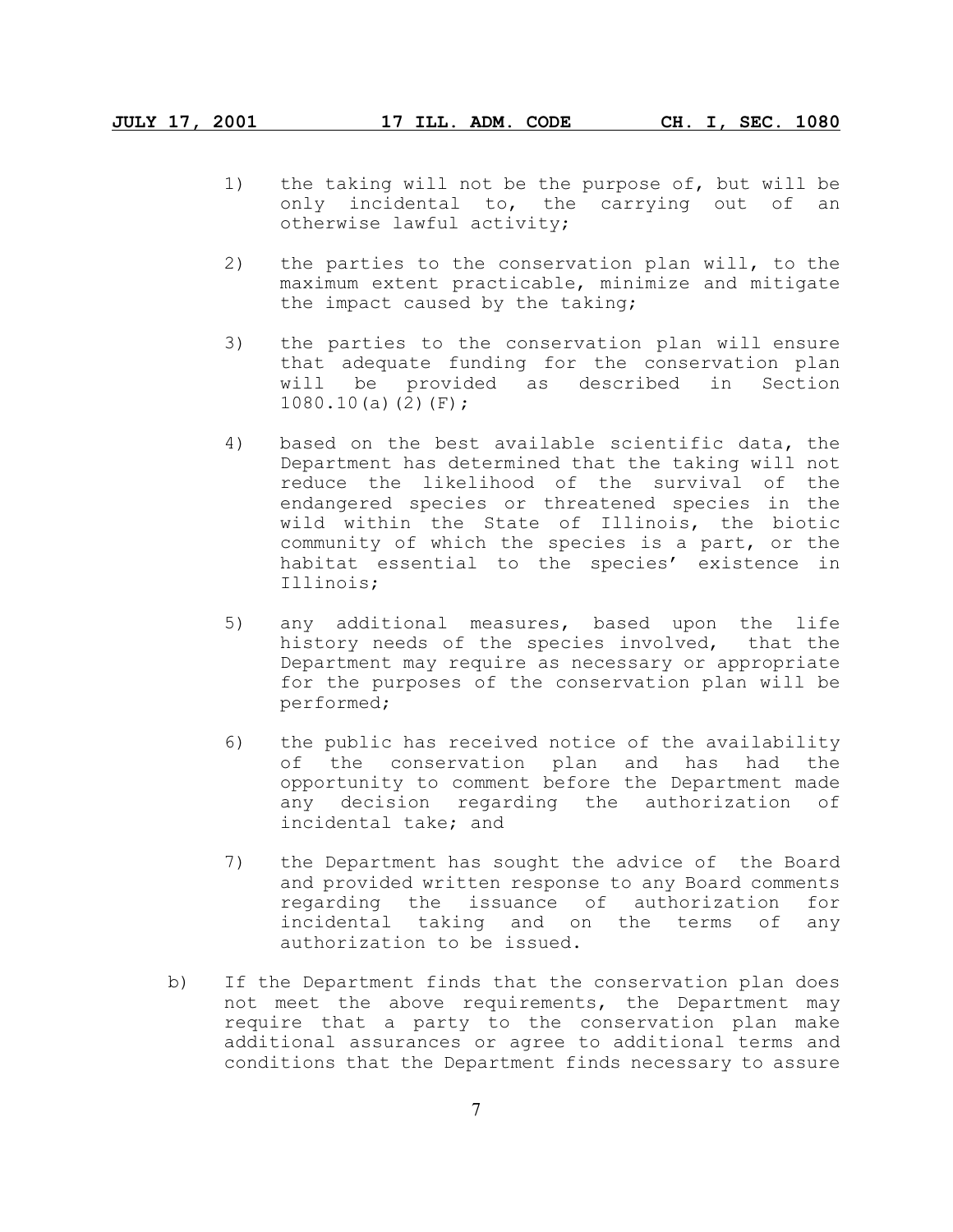### **JULY 17, 2001 17 ILL. ADM. CODE CH. I, SEC. 1080**

that the requirements in subsections (a)(1) through (a)(6) will be met before authorizing incidental taking. Requirements for inclusion of additional assurances in a conservation plan shall be based on the life history needs of the species involved. The Department shall deny an authorization for incidental taking if the conservation plan does not meet the requirements of subsection (a) and the applicant refuses to accept the additional terms and conditions or refuses to make additional assurances determined necessary by the Department.

## **Section 1080.50 Notice of Decision**

- a) The Department shall provide written notice to the applicant of the approval or denial of authorization for incidental taking. The written notice shall constitute the authorization for incidental taking or the denial of the authorization for incidental taking is effective as of the date of execution by the Director of the Department's Office of Resource Conservation.
- b) The Department shall make available to any person who requests it a copy of any written notice authorizing incidental taking.

## **Section 1080.60 Effective Date, Term**

Any authorization for incidental take issued pursuant to 520 ILCS 10/5.5 and this Part shall have an effective date and term. The term of the authorization for incidental take shall be sufficient to assure that the terms and conditions of the authorization and the measures described in the conservation plan may be fully executed and that monitoring of the effects of those measures can be carried out for a length of time that will determine their adequacy for protection and enhancement of the endangered or threatened species.

## **Section 1080.70 Separability, Exclusions**

a) Authorization for incidental taking shall be separate and distinct from any other action of the Department. Issuance of any permit, license or authorization by the Department under any authority other than that granted in Section 5.5 of the Illinois Endangered Species Protection Act shall not constitute authorization for incidental